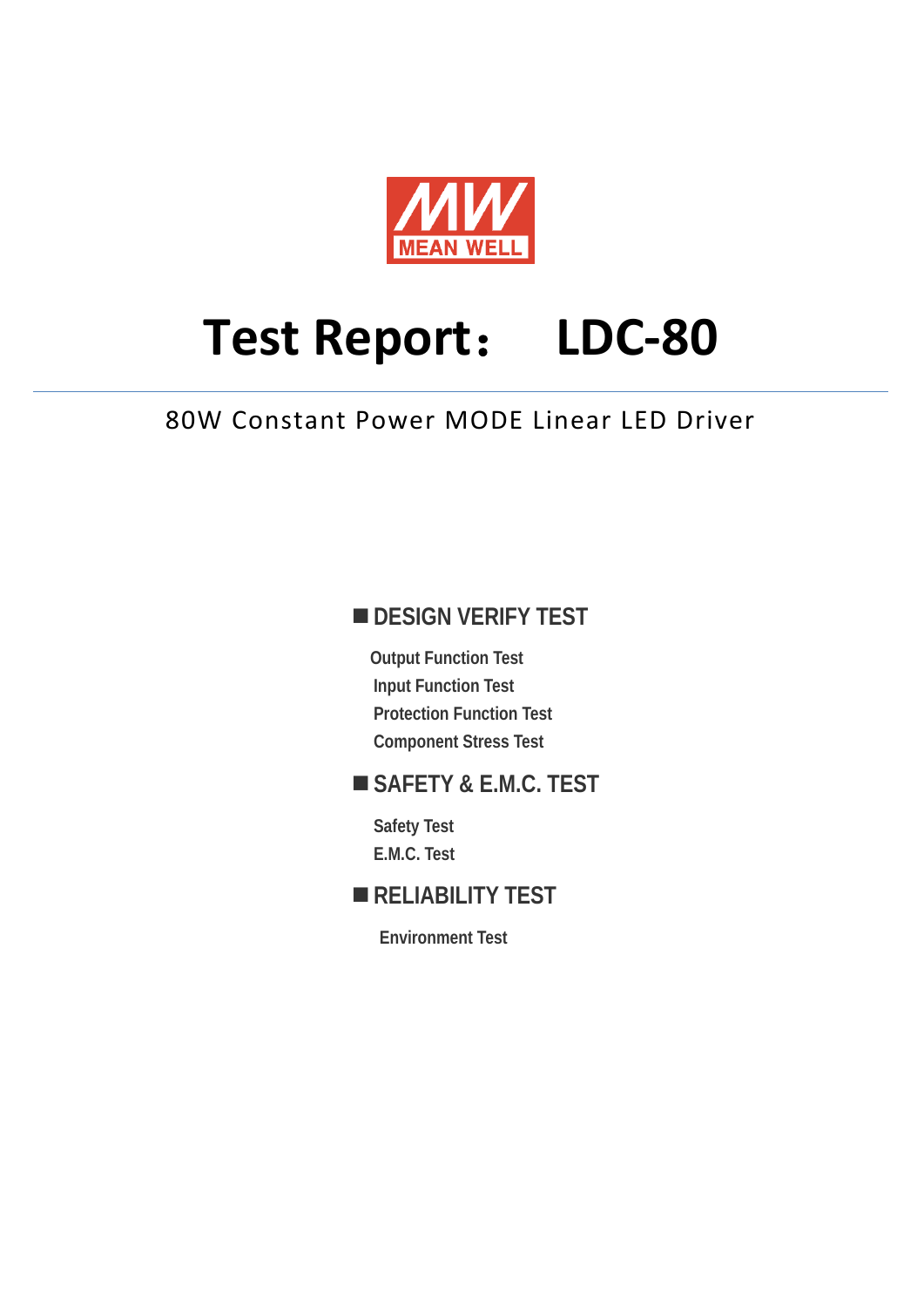

## **DESIGN VERIFY TEST**

### **OUTPUT FUNCTION TEST**

| <b>NO</b>      | <b>TEST ITEM</b>                                   | <b>SPECIFICATION</b>                   | <b>TEST CONDITION</b>  | <b>RESULT</b>   |
|----------------|----------------------------------------------------|----------------------------------------|------------------------|-----------------|
| $\mathbf{1}$   | CURRENT TOLERANCE                                  | $\pm$ 5%                               | I/P: 180 VAC / 295 VAC | $<\pm 5\%$      |
|                |                                                    |                                        | O/P: FULL/ MIN LOAD    |                 |
|                |                                                    |                                        | Ta: $25^{\circ}$ C     |                 |
| $\overline{2}$ | CONSTANT CURRENT REGION                            | 27 V~56 V                              | I/P: 230 VAC           | 13.10 V~59.70 V |
|                |                                                    |                                        | O/P: FULL LOAD         |                 |
|                |                                                    |                                        | Ta: $25^{\circ}$ C     |                 |
| 3              | OPEN CIRCUIT VOLTAGE                               | 60 V                                   | I/P: 230 VAC           | 59.9 V          |
|                |                                                    |                                        | O/P: NO LOAD           |                 |
|                |                                                    |                                        |                        |                 |
| 4              | LOW FREQUENCY                                      | 3.0% max. @rated current               | I/P: 230 VAC           | 1.96%           |
|                | <b>CURRENT RIPPLE</b>                              |                                        | O/P: FULL LOAD         |                 |
|                |                                                    |                                        | Ta: $25^{\circ}$ C     |                 |
|                |                                                    |                                        |                        |                 |
| 5              | CONSTANT POWER                                     | $O/P$ :<br>80W                         | I/P: 230 VAC           | TEST: OK        |
|                |                                                    |                                        | O/P: Vo×lo             |                 |
|                |                                                    |                                        |                        |                 |
| 6              | SET UP TIME(Max)                                   | 500ms/230VAC                           | I/P: 230 VAC           | 274ms/230 VAC   |
|                |                                                    |                                        | O/P: FULL LOAD         |                 |
|                |                                                    |                                        | Ta: $25^{\circ}$ C     |                 |
|                |                                                    |                                        |                        |                 |
|                | INPUT=230VAC/50HZ @ FULL LOAD                      |                                        |                        |                 |
|                | CH1: Output Voltage CH2: AC Input Voltage<br>Tek停止 |                                        |                        |                 |
|                |                                                    | 51.2V<br>Δ:<br>52.2V                   |                        |                 |
|                |                                                    | @:<br>274ms<br>$\Delta$ :              |                        |                 |
|                |                                                    | 72.0ms<br>@∶                           |                        |                 |
|                |                                                    |                                        |                        |                 |
|                | П                                                  |                                        |                        |                 |
|                |                                                    |                                        |                        |                 |
|                | $2$ then then                                      |                                        |                        |                 |
|                |                                                    |                                        |                        |                 |
|                |                                                    |                                        |                        |                 |
|                |                                                    |                                        |                        |                 |
|                |                                                    |                                        |                        |                 |
|                |                                                    |                                        |                        |                 |
|                | D                                                  |                                        |                        |                 |
|                |                                                    |                                        |                        |                 |
|                | $Ch1$ 10.0 V                                       | Ch2 200 V $\sim$ M 100ms A Ch1 J 200mV |                        |                 |
|                |                                                    |                                        |                        |                 |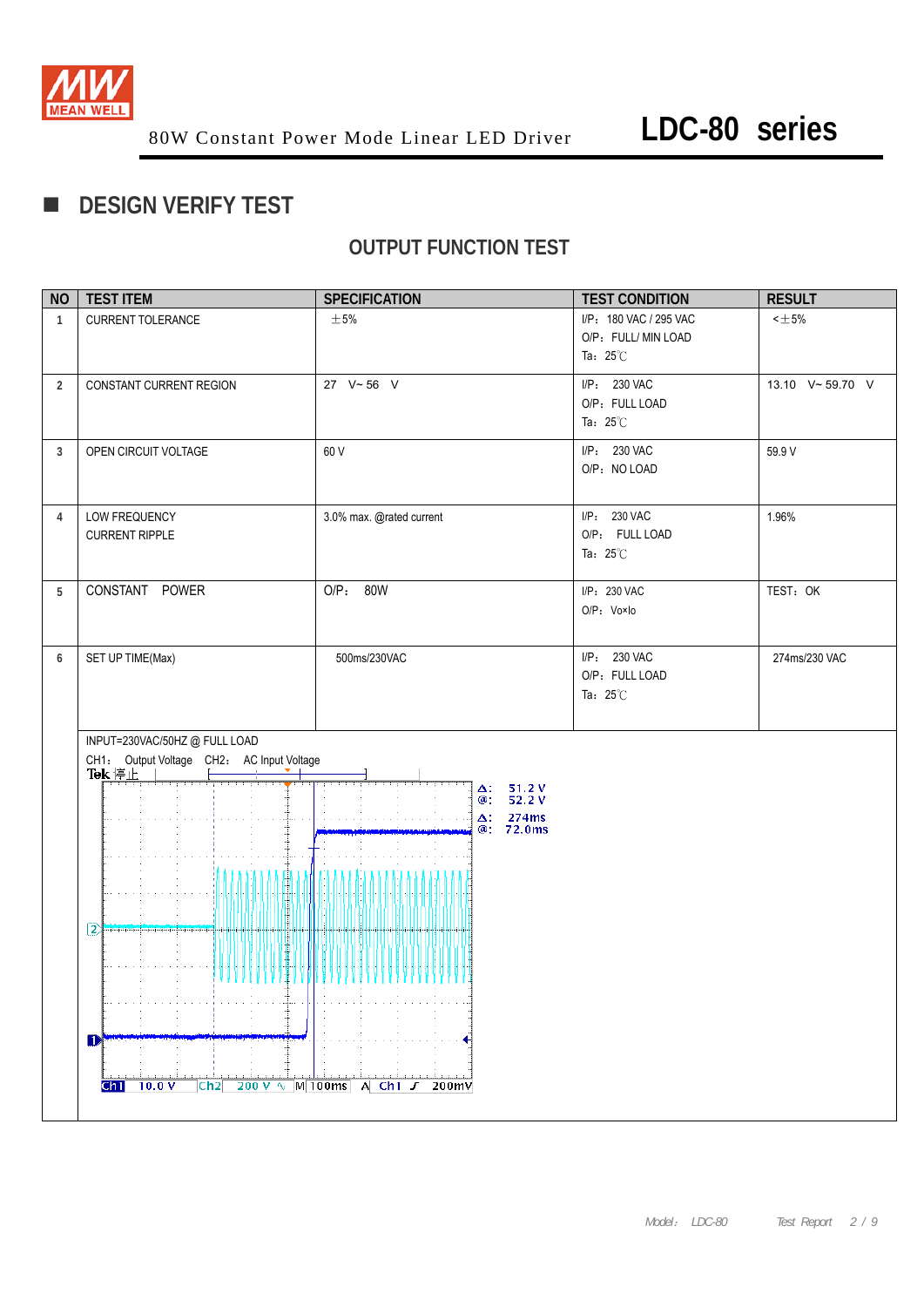

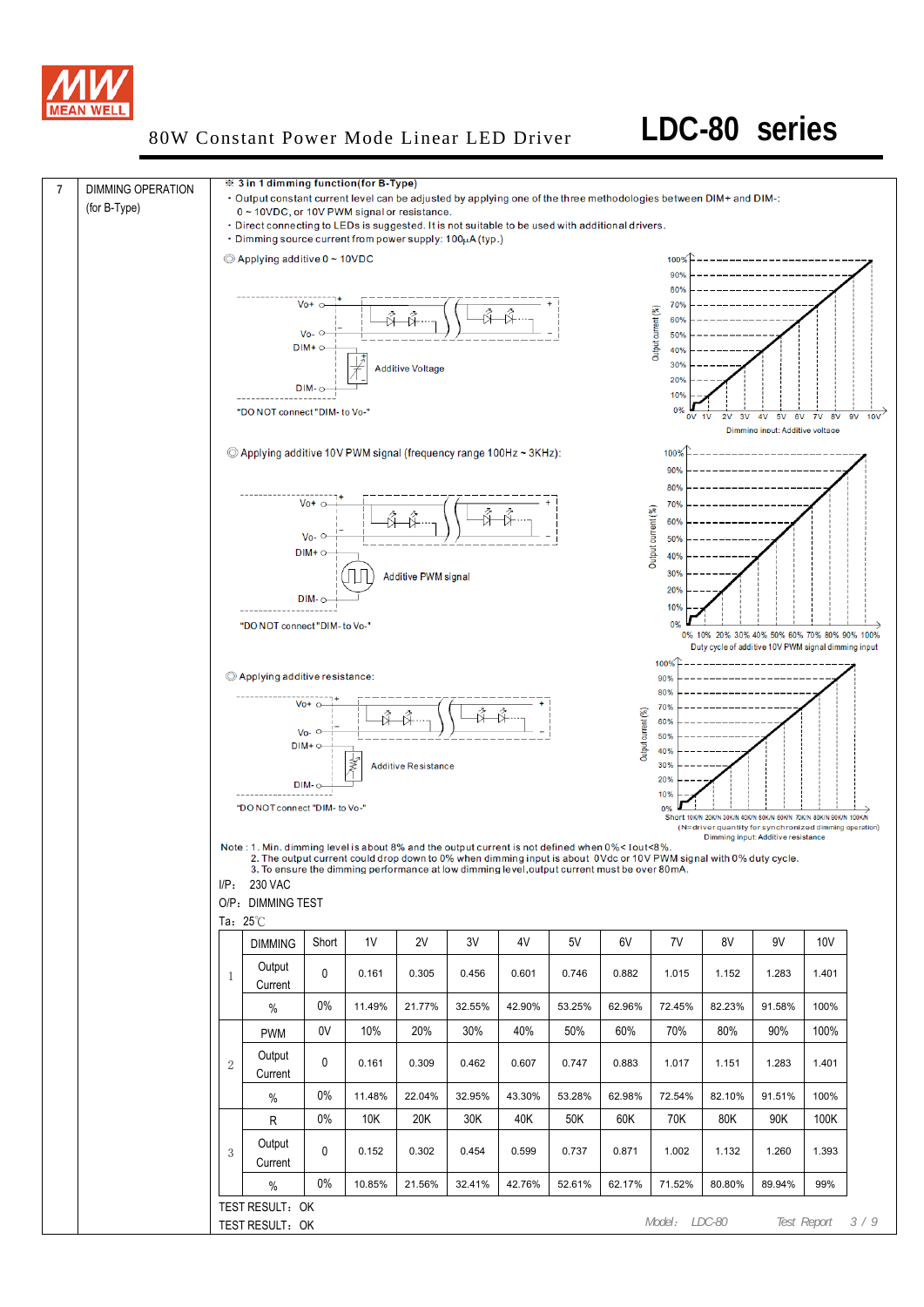

| 8 | <b>PUSH</b>                                                | <b>DIMMING</b>        |                                                                                                                                                                                                          | <b>EXPUSH dimming(primary side)</b>                 |                                                                                                                                                                                                                                                                                                                                                                                                                                                                                                                         |
|---|------------------------------------------------------------|-----------------------|----------------------------------------------------------------------------------------------------------------------------------------------------------------------------------------------------------|-----------------------------------------------------|-------------------------------------------------------------------------------------------------------------------------------------------------------------------------------------------------------------------------------------------------------------------------------------------------------------------------------------------------------------------------------------------------------------------------------------------------------------------------------------------------------------------------|
|   | <b>OPERATION</b>                                           |                       | <b>Action</b>                                                                                                                                                                                            | <b>Action duration</b>                              | <b>Function</b>                                                                                                                                                                                                                                                                                                                                                                                                                                                                                                         |
|   | (primary                                                   | side;for              | Short push                                                                                                                                                                                               | $0.1 - 1$ sec.                                      | Turn ON-OFF the driver                                                                                                                                                                                                                                                                                                                                                                                                                                                                                                  |
|   | DA-Type)                                                   |                       | Long push                                                                                                                                                                                                | $1.5 - 10$ sec.                                     | Every Long Push changes the dimming direction, dimming up or down                                                                                                                                                                                                                                                                                                                                                                                                                                                       |
|   |                                                            |                       | Reset                                                                                                                                                                                                    | $>11$ sec.                                          | Set up the dimming level to 100%                                                                                                                                                                                                                                                                                                                                                                                                                                                                                        |
|   |                                                            |                       | $I/P: 230$ VAC<br>O/P: PUSH DIMMING TEST<br>Ta: $25^\circ\text{C}$<br><b>TEST RESULT:</b>                                                                                                                | • The factory default dimming level is at 100%.     | . If the push action lasts less than 0.05 sec., it will not lead to a change for the status of the driver.<br>• Up to 10 drivers can perform the PUSH dimming at the same time when utilizing one common push button.<br>• The maximum length of the cable from the push button to the last driver is 20 meters.<br>. The additive push button can be connected only between the PUSH terminal, as displayed in the diagram,<br>and AC/L (in brown or black); it will lead to short circuit if it is connected to AC/N. |
| 9 | DALI<br><b>OPERATION</b><br>(primary<br>side ;<br>DA-Type) | <b>DIMMING</b><br>for | <b>EX</b> DALI Interface(primary side)<br>Apply DALI signal between DA+ and DA-.<br>· Firse step is fixed at 8% of output.<br>$I/P: 230$ VAC<br>O/P: DIMMING TEST<br>Ta: $25^\circ C$<br>TEST RESULT: OK | DALI protocol comprises 16 groups and 64 addresses. |                                                                                                                                                                                                                                                                                                                                                                                                                                                                                                                         |

## **INPUT FUNCTION TEST**

| <b>NO</b>      | <b>TEST ITEM</b>                     | <b>SPECIFICATION</b>         | <b>TEST CONDITION</b>                                                                                                                                                                   | <b>RESULT</b>                            |
|----------------|--------------------------------------|------------------------------|-----------------------------------------------------------------------------------------------------------------------------------------------------------------------------------------|------------------------------------------|
| $\mathbf{1}$   | <b>INPUT VOLTAGE RANGE</b>           | 180VAC~295 VAC               | I/P: TESTING<br>O/P: FULL LOAD<br>Ta: $25^\circ\text{C}$                                                                                                                                | 177V~305V                                |
|                |                                      |                              | $I/P$ :<br>(1) LOW-LINE-3V=177 V<br>HIGH-LINE+10V=305 V<br>O/P: FULL/NO LOAD<br>ON: 30 Sec OFF: 30 Sec 10MIN<br>(2)230VAC<br>ON: 0.5 Sec OFF: 0.5 Sec 20MIN<br>(POWER ON/OFF NO DAMAGE) | TEST: OK                                 |
| $\overline{2}$ | <b>INPUT FREQUENCY RANGE</b>         | 47HZ ~63 HZ<br>NO DAMAGE     | I/P: 180 VAC ~295 VAC<br>O/P: FULL~NO LOAD<br>Ta: $25^\circ\text{C}$                                                                                                                    | TEST: OK                                 |
| $\overline{3}$ | <b>AC CURRENT</b>                    | 0.48A/230VAC<br>0.36A/277VAC | $I/P: 230$ VAC<br>$I/P: 277 \text{ VAC}$<br>O/P: FULL LOAD<br>Ta: $25^\circ\text{C}$                                                                                                    | $I = 0.38A/230VAC$<br>$I = 0.32A/277VAC$ |
| 4              | <b>LEAKAGE CURRENT</b>               | < 0.75mA / 277VAC            | I/P: 277 VAC<br>O/P: NO LOAD<br>Ta: $25^{\circ}$ C                                                                                                                                      | L-FG: 0.330 mA<br>N-FG: 0.330 mA         |
| 5              | NO LOAD/STANDBY<br>POWER CONSUMPTION | $<$ 0.5W                     | I/P: 230VAC<br>O/P: NO LOAD/STANDBY<br>Ta: $25^{\circ}$ C                                                                                                                               | 0.284W                                   |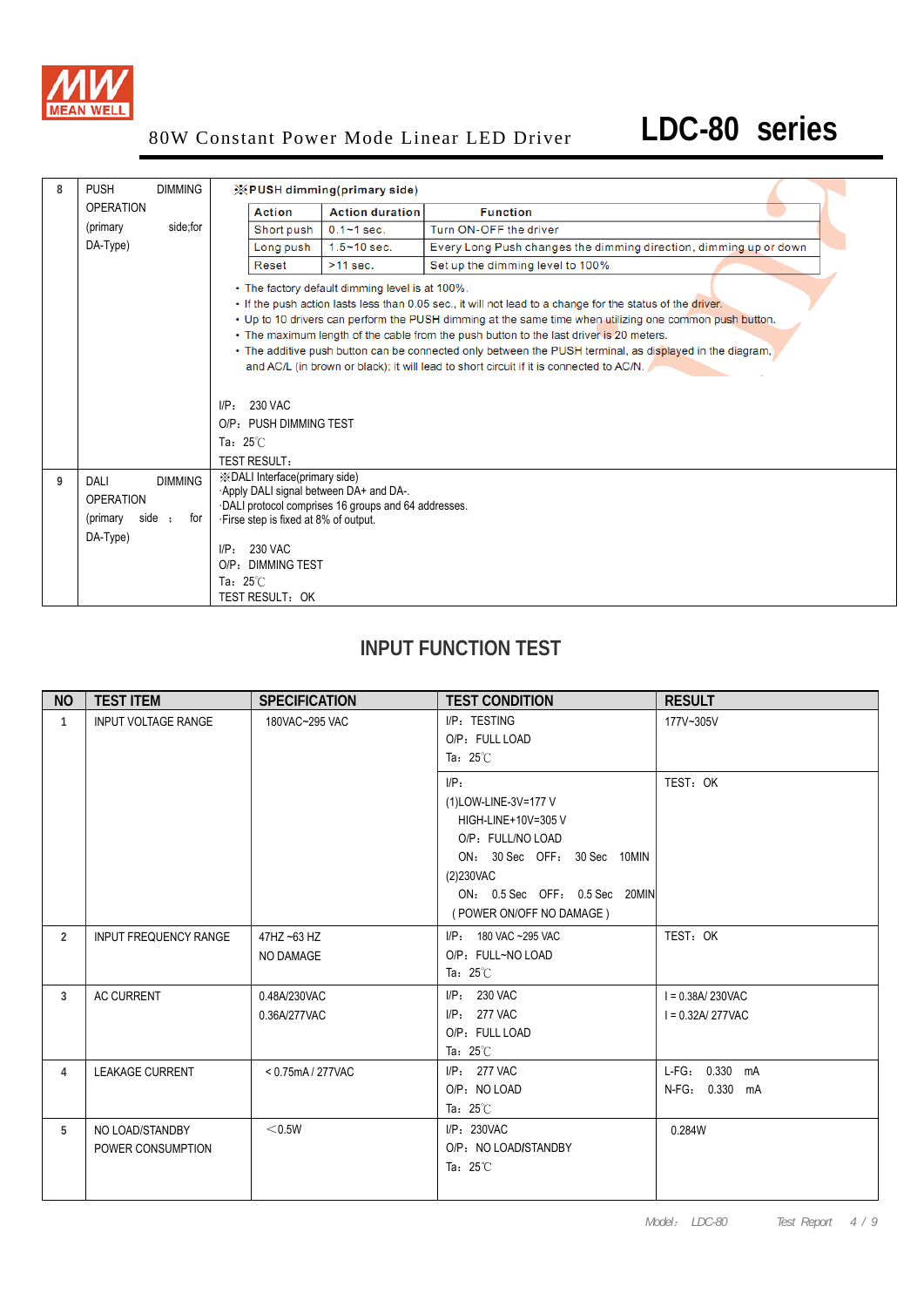

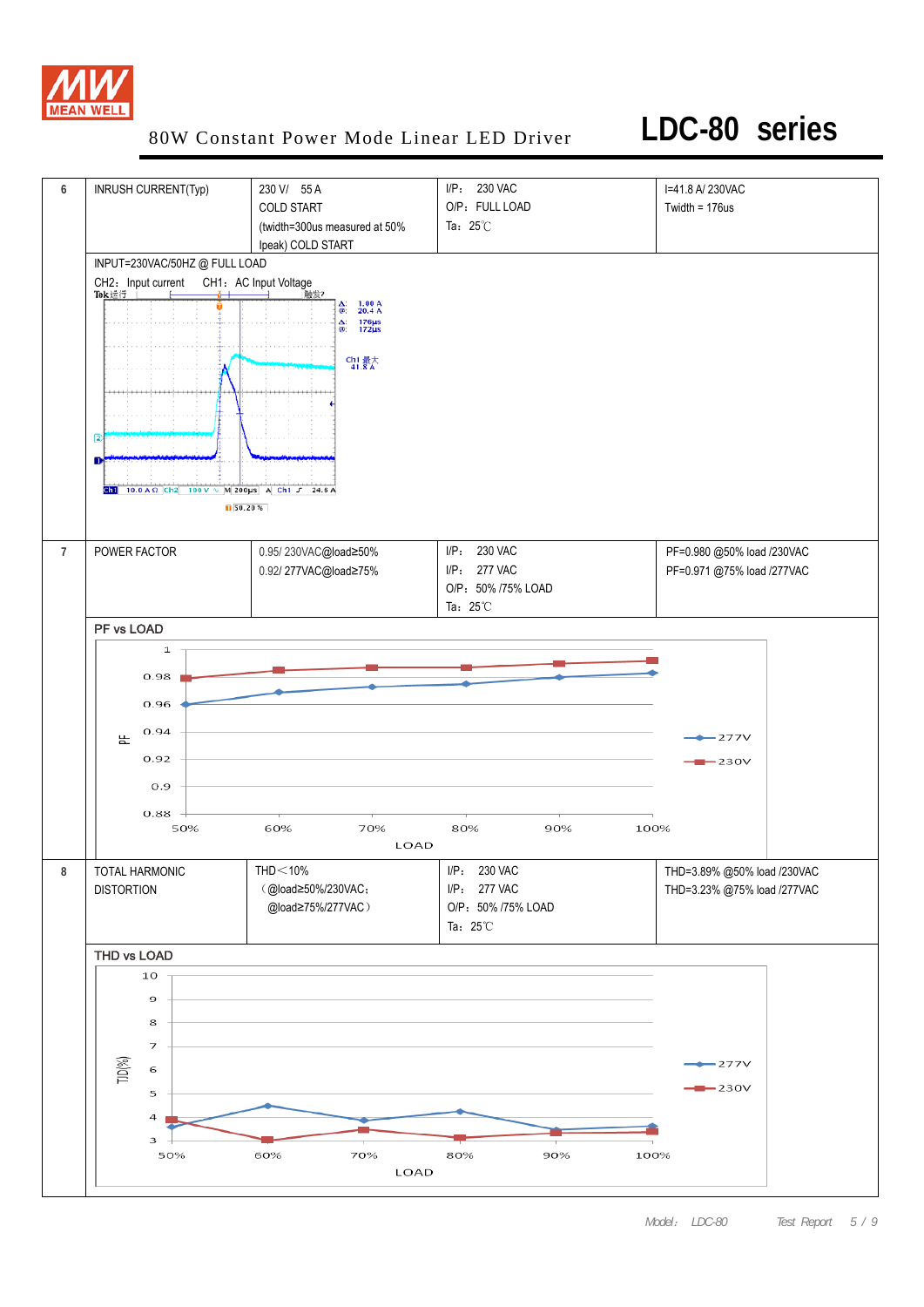



## **PROTECTION FUNCTION TEST**

| <b>NO</b> | <b>TEST ITEM</b>                      | <b>SPECIFICATION</b>                      | <b>TEST CONDITION</b>                                                                            | <b>RESULT</b>                                                                                                      |
|-----------|---------------------------------------|-------------------------------------------|--------------------------------------------------------------------------------------------------|--------------------------------------------------------------------------------------------------------------------|
|           | OVER VOLTAGE PROTECTION               | 61V-80V                                   | 295 VAC<br>I/P:<br>180 VAC<br>$I/P$ :<br>O/P <sub>z</sub><br>NO LOAD                             | 70.1V / 295VAC<br>70.1V /180VAC<br>Shut down o/p voltage with auto-recovery or                                     |
|           |                                       |                                           |                                                                                                  | re-power on to recovery                                                                                            |
| 2         | <b>OVER TEMPERATURE</b><br>PROTECTION | NO DAMAGE                                 | 295 VAC<br>$I/P$ :<br>180 VAC<br>$I/P$ :<br>O/P: FULL LOAD                                       | O.T.P. Active<br>Shut down o/p voltage, with auto-recover                                                          |
|           | SHORT PROTECTION                      | SHORT EVERY OUTPUT<br>NO DAMAGE<br>1 HOUR | 295 VAC<br>I/P:<br>180 VAC<br>$I/P$ :<br>$O/P_{\odot}$<br><b>FULL LOAD</b><br>Ta: $25^{\circ}$ C | NO DAMAGE<br>Hiccup mode or constant current limiting , recovers<br>automatically after fault condition is removed |

## **COMPONENT STRESS TEST**

| <b>NO</b> | <b>TEST ITEM</b>                                           | <b>SPECIFICATION</b>               | <b>TEST CONDITION</b>                                                                                                                         | <b>RESULT</b>                        |
|-----------|------------------------------------------------------------|------------------------------------|-----------------------------------------------------------------------------------------------------------------------------------------------|--------------------------------------|
|           | <b>PWM Transistor</b><br>(D to S) or (C to E) Peak Voltage | Rated<br>Q2<br>6.8A/600V           | $I/P$ : High-Line +3V = 298V<br>(1) Full Load Turn on<br>O/P <sub>z</sub><br>(2) Output Short<br>(3) Full load continue<br>Ta: $25^{\circ}$ C | $(1)$ 494V<br>(2) 512V<br>$(3)$ 472V |
| 2         | Diode Peak Voltage                                         | D <sub>100</sub> Rated<br>20A/200V | $I/P$ : High-Line +3V = 298V<br>(1) Full Load Turn on<br>$O/P$ :<br>(2) Output Short<br>(3) Full load continue<br>Ta: $25^\circ\text{C}$      | $(1)$ 120V<br>(2) 10.1V<br>(3) 119V  |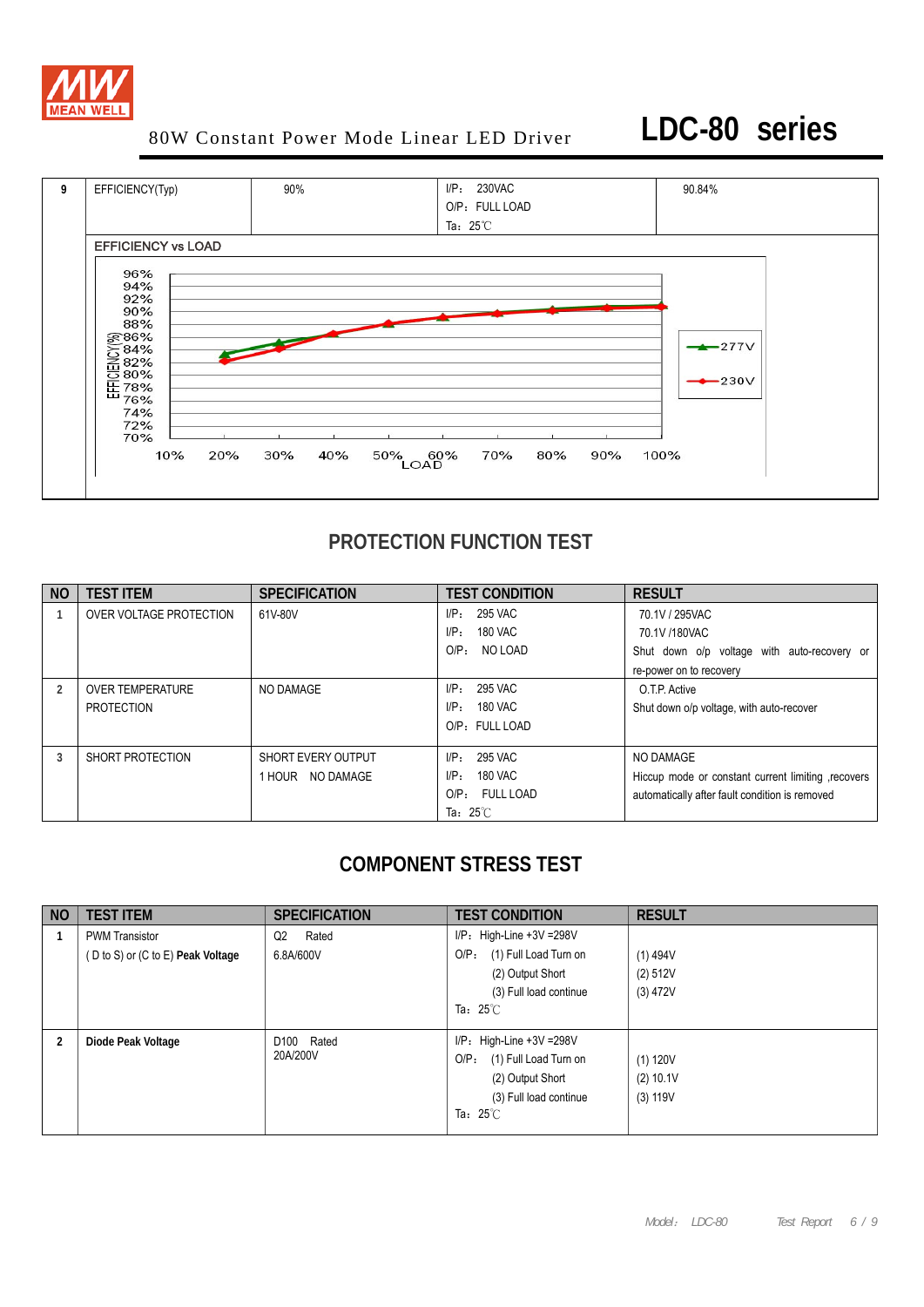

| 3 | <b>Capacitor Voltage</b><br>Input                     | Rated:<br>C5<br>450 V<br>22<br>$\mu$ / | $I/P$ : High-Line +3V =308 V<br>O/P: (1) FULL LOAD input on/off<br>(2) NO LOAD input on /Off<br>(3) FULL LOAD /NO LOAD Change<br>Ta: $25^\circ\text{C}$ | $(1)$ 445V<br>$(2)$ 445V<br>(3) 444V |
|---|-------------------------------------------------------|----------------------------------------|---------------------------------------------------------------------------------------------------------------------------------------------------------|--------------------------------------|
| 4 | <b>Control IC Voltage Test</b>                        | Rated<br>U2<br>9 V~18.5 V              | $I/P$ : High-Line +3V = 298V<br>O/P: (1) Full Load input on/off<br>(2) NO load input on /Off<br>(3) Full Load /NO load Change<br>Ta: $25^{\circ}$ C     | (1) 16.4V<br>(2) 16.6V<br>(3) 16.7V  |
| 5 | P.F.C Transistor<br>(D to S) or (C to E) Peak Voltage | Rated<br>Q1<br>7.5A/600V               | I/P: High-Line +3V =298V<br>(1) Full Load Turn on<br>$O/P$ :<br>(2) Output Short<br>(3) Full load continue<br>Ta: $25^\circ$ C                          | $(1)$ 498V<br>(2) 486V<br>(3) 464V   |

## **SAFETY TEST**

| NO. | <b>TEST ITEM</b>            | <b>SPECIFICATION</b>           | <b>TEST CONDITION</b>            | <b>RESULT</b>             |
|-----|-----------------------------|--------------------------------|----------------------------------|---------------------------|
|     | WITHSTAND VOLTAGE           | 3.75KVAC/min<br>$I/P-O/P$ :    | 4.125 KVAC/min<br>$I/P$ -O/P $:$ | 1.985 mA<br>$I/P-O/P$ :   |
|     |                             | $I/P-FG$ :<br>2 KVAC/min<4.5mA | 2.4KVAC/min<br>I/P-FG:           | $I/P-FG$ :<br>1.771mA     |
|     |                             | O/P-FG: 1.5KVAC/min            | 1.8 KVAC/min<br>$O/P-FG$ :       | 1.630mA<br>$O/P-FG$ :     |
|     |                             |                                | Ta: $25^{\circ}$ C               | NO DAMAGE                 |
|     | <b>ISOLATION RESISTANCE</b> | $I/P$ -O/P: 500VDC>100MQ       | 500<br>VDC<br>$I/P-O/P$ :        | $>9999$ GQ<br>$I/P-O/P$ : |
|     |                             | $I/P-FG$ :<br>500VDC>100MΩ     | $I/P-FG$ :<br>500<br>VDC         | $I/P-FG$ :<br>$>9999$ G Q |
|     |                             | $O/P-FG: 500VDC > 100MO$       | $O/P-FG$ :<br>500<br>VDC         | $>9999$ G Q<br>$O/P-FG$ : |
|     |                             |                                | Ta: $25^{\circ}$ C               | NO DAMAGE                 |

## **E.M.C TEST**

| <b>NO</b> | <b>TEST ITEM</b> | <b>SPECIFICATION</b>                                             | <b>TEST CONDITION</b>                                            | <b>RESULT</b> |
|-----------|------------------|------------------------------------------------------------------|------------------------------------------------------------------|---------------|
|           | <b>HARMONIC</b>  | EN61000-3-2<br><b>CLASS C</b>                                    | I/P: 230VAC/50HZ<br>O/P: FULL/50% LOAD<br>Ta: $25^\circ\text{C}$ | <b>PASS</b>   |
| 2         | CONDUCTION       | EN55015                                                          | I/P: 230 VAC/50HZ<br>O/P: FULL LOAD<br>Ta: $25^{\circ}$ C        | <b>PASS</b>   |
| 3         | <b>RADIATION</b> | EN55015                                                          | I/P: 230 VAC/50HZ<br>O/P: FULL LOAD<br>Ta: $25^\circ\text{C}$    | <b>PASS</b>   |
| 4         | E.S.D            | EN61000-4-2<br><b>LIGHT INDUSTRY</b><br>Air: 8KV<br>Contact: 4KV | I/P: 230 VAC/50HZ<br>O/P: FULL LOAD<br>Ta: $25^\circ\text{C}$    | <b>PASS</b>   |
| 5         | E.F.T            | EN61000-4-4<br><b>LIGHT INDUSTRY</b><br>INPUT: 1KV               | I/P: 230VAC/50HZ<br>O/P: FULL LOAD<br>Ta: $25^\circ\text{C}$     | <b>PASS</b>   |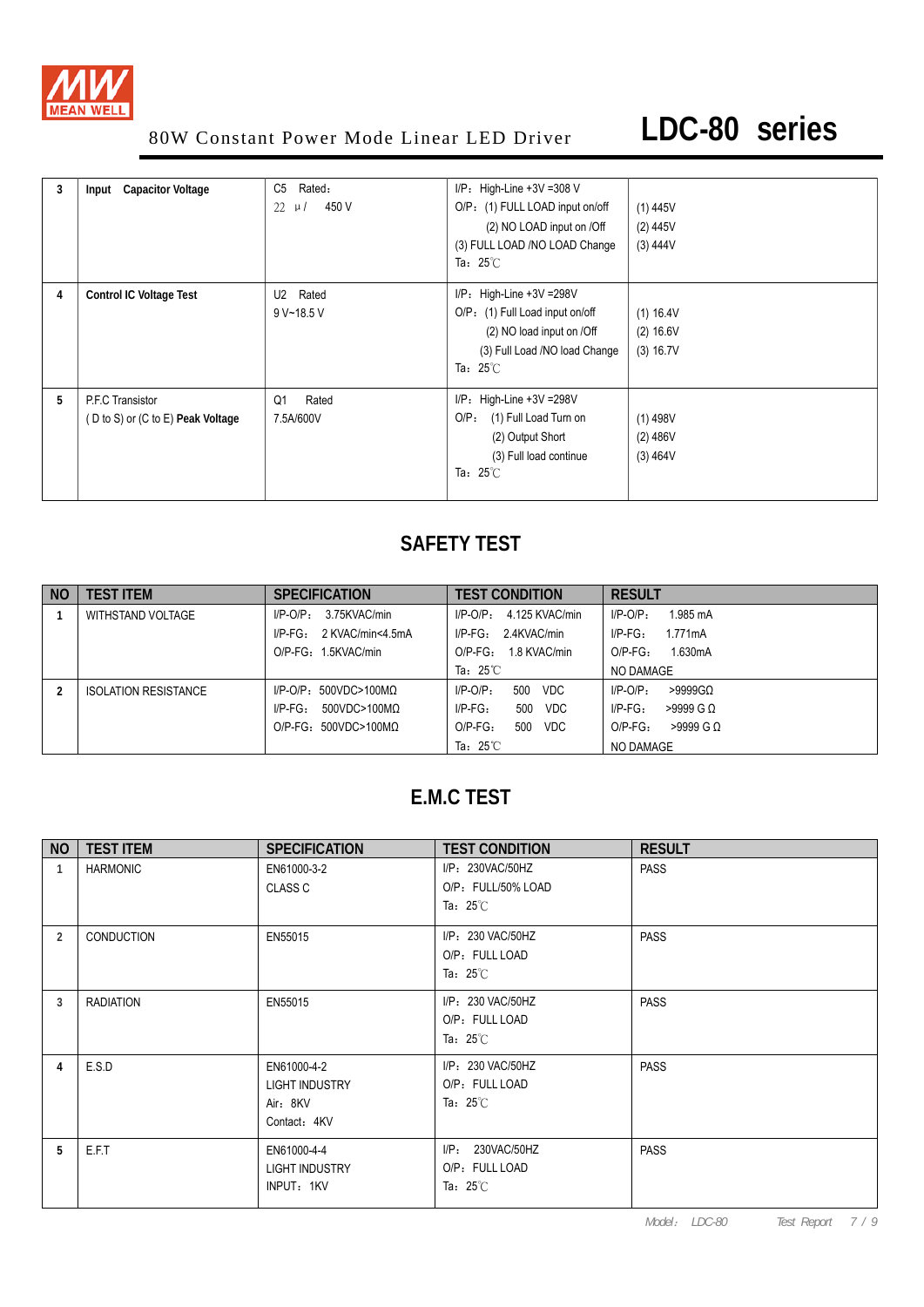

| <b>SURGE</b>                                | EN61000-4-5<br><b>LIGHT INDUSTRY</b><br>$L-N : 1KV$<br>L-PE: 2KV | 230VAC/50HZ<br>IP:<br>O/P: FULL LOAD<br>Ta: $25^{\circ}$ C | CRITERIA<br>$\overline{A}$ |
|---------------------------------------------|------------------------------------------------------------------|------------------------------------------------------------|----------------------------|
| Test by certified Lab & Test Report Prepare |                                                                  |                                                            |                            |

## **RELIABILITY TEST**

### **ENVIRONMENT TEST**

| NO.          | <b>TEST ITEM</b>        | <b>SPECIFICATION</b> |                                | <b>TEST CONDITION</b>                    | <b>RESULT</b>           |  |
|--------------|-------------------------|----------------------|--------------------------------|------------------------------------------|-------------------------|--|
| $\mathbf{1}$ | TEMPERATURE RISE TEST   | MODEL: LDC-80        |                                |                                          |                         |  |
|              |                         |                      | 1. ROOM AMBIENT BURN-IN: 2 HRS |                                          |                         |  |
|              |                         |                      |                                | $I/P$ : 230VAC O/P: FULL LOAD Ta= 23.6°C |                         |  |
|              |                         |                      | 2. HIGH AMBIENT BURN-IN: 2 HRS |                                          |                         |  |
|              |                         |                      |                                | $I/P$ : 230VAC O/P: FULL LOAD Ta=51.5°C  |                         |  |
|              |                         | NO                   | Position                       | ROOM AMBIENT Ta= 23.6 °C                 | HIGH AMBIENT Ta=51.5 °C |  |
|              |                         | $\mathbf{1}$         | RTH <sub>1</sub>               | 53.7°C                                   | 74.9°C                  |  |
|              |                         | 2                    | ZNR1                           | 40.2°C                                   | 66.0°C                  |  |
|              |                         | 3                    | BD <sub>1</sub>                | 65.8°C                                   | 89.8°C                  |  |
|              |                         | 4                    | C10                            | 61.1°C                                   | 85.5°C                  |  |
|              |                         | 5                    | L1                             | $60.3^{\circ}$                           | 84.5°C                  |  |
|              |                         | 6                    | U1                             | 55.5°C                                   | 80.2°C                  |  |
|              |                         | $\boldsymbol{7}$     | D <sub>6</sub>                 | 62.8°C                                   | 87.8°C                  |  |
|              |                         | 8                    | Q2                             | 64.7°C                                   | 90.6°C                  |  |
|              |                         | 9                    | Q3                             | $65.0\,^{\circ}\mathrm{C}$               | 90.9°C                  |  |
|              |                         | 10                   | U2                             | 64.5°C                                   | 89.5°C                  |  |
|              |                         | 11                   | Q4                             | 77.9°C                                   | 102.5°C                 |  |
|              |                         | 12                   | SCR <sub>1</sub>               | $61.6^{\circ}$ C                         | 86.7°C                  |  |
|              |                         | 13                   | C <sub>5</sub>                 | 59.3°C                                   | 83.8°C                  |  |
|              |                         | 14                   | L2                             | 72.4°C                                   | 97.1°C                  |  |
|              |                         | 15                   | T1                             | 75.1 <sup>°</sup> C                      | 101.6°C                 |  |
|              |                         | 16                   | U100                           | 51.8°C                                   | 89.5°C                  |  |
|              |                         | 17                   | D <sub>100</sub>               | 63.4°C                                   | 101.9°C                 |  |
|              |                         | 18                   | Q100                           | 77.6°C                                   | 73.7°C                  |  |
|              |                         | 19                   | U600                           | 47.6°C                                   | 78.2°C                  |  |
|              |                         | 20                   | C110                           | 50.6°C                                   | 93.7°C                  |  |
|              |                         | 21                   | C <sub>101</sub>               | 68.1°C                                   | $91.9^{\circ}$ C        |  |
|              |                         | 22                   | C <sub>102</sub>               | 66.6°C                                   | 88.1°C                  |  |
|              |                         | 23                   | RTH <sub>2</sub>               | 44.7°C                                   | 83.4°C                  |  |
|              |                         | 24                   | Q104                           | 58.8°C                                   | 114.9°C                 |  |
|              |                         | 25                   | <b>TC</b>                      | 89.3°C                                   | 80.7°C                  |  |
| 2            | <b>LOW TEMPERATURE</b>  |                      | TURN ON AFTER 2 HOUR           | I/P: 295VAC/180VAC                       | TEST: OK                |  |
|              | TURN ON TEST            |                      |                                | O/P: FULL LOAD                           |                         |  |
|              |                         |                      |                                | Ta= $-30^{\circ}$ C                      |                         |  |
| 3            | <b>HIGH HUMIDITY</b>    | AFTER 12 HOURS       |                                | I/P: 305VAC                              | TEST: OK                |  |
|              | <b>HIGH TEMPERATURE</b> | IN CHAMBER ON        |                                | O/P: FULL LOAD                           |                         |  |
|              | <b>HIGH VOLTAGE</b>     | CONTROL 50 °C        |                                | Ta=50 $^{\circ}$ C                       |                         |  |
|              | TURN ON TEST            | NO DAMAGE            |                                | HUMIDITY= 95% R.H                        |                         |  |
|              |                         |                      |                                |                                          |                         |  |